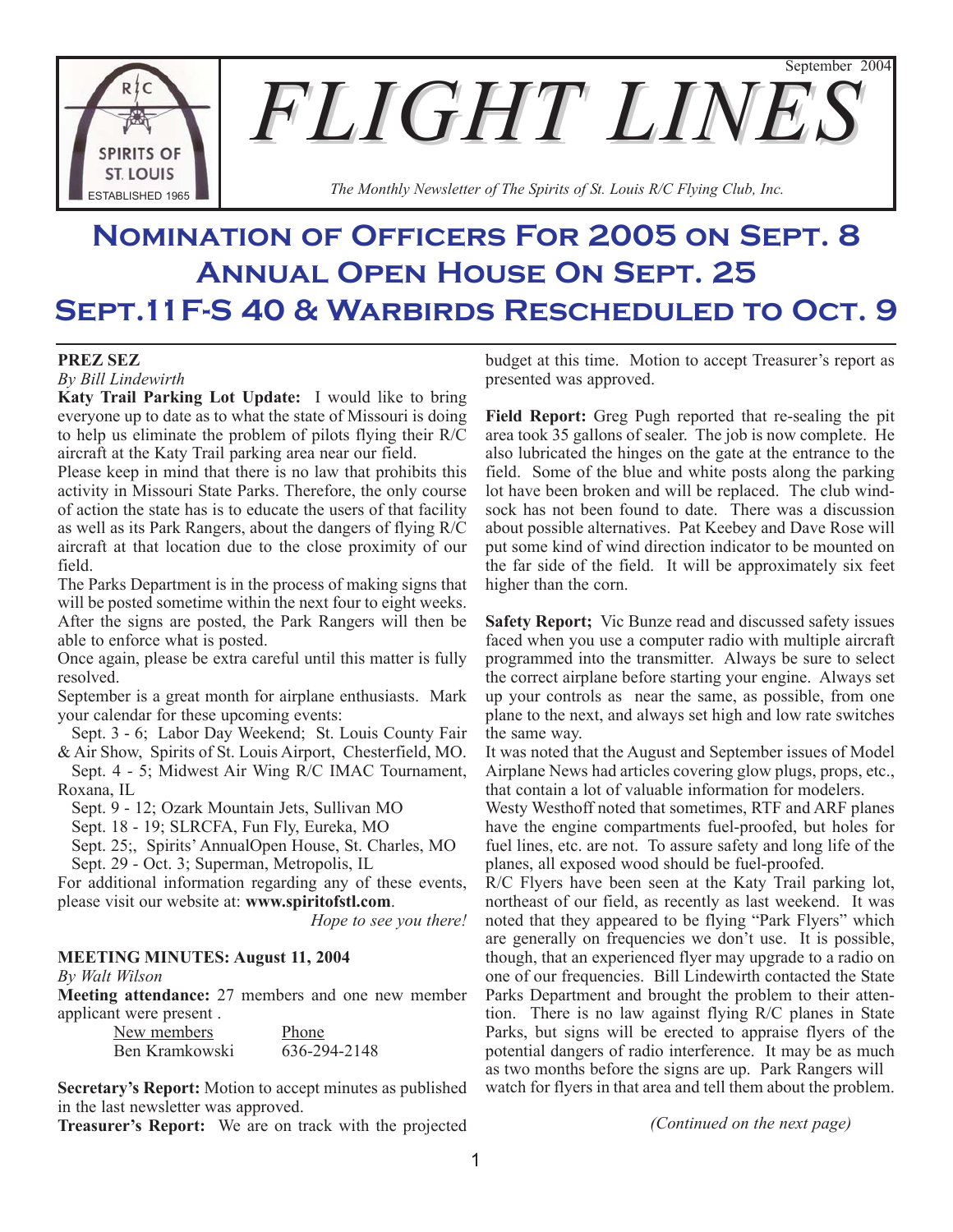**Safety Report;***(Continued from the previous page)*



*Technical Session: Russ Watts, Paul Geders and Walt Wilson answer questions about control surfaces.*

If you see any maverick flyers in nearby areas, invite them to join us as guests, then possibly as members. *Always stay below 400 feet altitude when flying! When full-scale aircraft are present, fly below 200 feet!*

**Training Report:** Lots of students are receiving training. Bob Gizzie reported that we need a JR transmitter for a buddy box, as several new flyers are using JR radios. At present, two downed planes are still lost in the corn. **Membership Report;** Bill Lindewirth reports that, at meeting time, we have 157 members, which is more than were projected for the year. Three of them have joined for 2005. Another applicant turned in his paperwork at the meeting, making 158.

#### **OLD BUSINESS:**

Pat Keebey has been researching improvements on our PA system. He will have a system working for the Open House.

#### **NEW BUSINESS:**

**Spirits' Wearing Apparel:** Pat Keebey has gotten prices for caps, jackets, Polo shirts, and other wearing apparel with Spirits' logos and members' names. All items must be paid for when placing the order. Pat will coordinate all orders so we may buy in quantity, for better prices. We will keep a number of caps in stock and they need not be special ordered. More information on ordering is available on page four.

## **Activities Report:**

**September 11 Four-Star 40 and Warbirds Races:** *Due to a conflict with the Ozark Mountain Jet Rally, in Sullivan, Mo. the September 11 Four-Star 40 and Warbirds Races will be moved to October 9.* See Paul Geders' report on the Jet Rally on page four.

**St. Louis R/C Flying Association Fly-In:** The SLRCFA is having a Fly-In on September 18 and 19. This event is no longer limited to "Big Birds", everyone is welcome. There is a \$3.00 parking fee and \$15.00 landing fee for pilots.

**Spirits' September 25 Annual Open House:** Greg Pugh reports that all major jobs have volunteers, flyers have been printed and distributed to hobby shops, newspapers and a TV station have been contacted for coverage, and every- $\beta$  thing is on track for a successful event. Unlike 99% of other  $\frac{1}{2}$  clubs' events, parking and flying are free at this event.

**Meeting Activity:** Don Fitch showed his Sig Kougar, see the photo on page four for details.

CAROLYN SCHLUETER PHOTORuss Watts, Paul Geders and Walt Wilson held a brief ques- $\zeta$  tion and answer session about control surfaces. Subjects included flutter and recommended aileron throws. CAROL

**The meeting was adjourned** at 8:58 P.M.

## **FIELD REPORT**

*By Greg Pugh*

**Asphalt Re-surface:** the Pit area has been resurfaced and looks good. Thanks to Pat Keebey and my son, Ben Pugh, for their help! It looks really pretty - it's a shame we have to have exhaust and fuel stains. Anyway, it took 35 gallons of sealant (wow!) at a total cost of \$220.00.

EB Green Care - I talked to Eric Bledsoe, of the mowing company, and told him to send me an estimated cost for next year. In general discussion, Eric mentioned the price will go up nominally with the increase in gas, however I got the impression that he was generally happy with the arrangement, so I'm not expecting any significant jump - which is good.

## **SAGE SAYINGS FOR SAFETY**

*By Vic Bunze*

Do you have a new-fangled computer radio? Does it store flight settings for a multitude of planes? These radios are really useful and allow you to set up your fleet just the way you want it.

A few points to remember:

1. Take extra care to be sure that you have selected the correct stored profile for the plane you are flying. The controls will still wiggle, but servos could be reversed and an accident is highly likely if you selected the wrong plane from your stored library. Create clear names for each plane, so that one name will not seem like another. Aside from a potential crash if you get airborne, the throttle might be reversed and the engine could come on full bore at start up. In any case, your plane should ALWAYS be fully restrained when starting.

2. If you have multiple preset flight modes, be sure that the default setting is the one that promotes the most stable flying with the easiest and gentlest characteristics. This is the 'go to' mode, if and when the others get you into trouble. Often times, the highest throws can get you into trouble and make it harder to get out of trouble, so be ready to kick in the gentler throws.

3. When flying a new plane, you have the opportunity to use your dual rates to assure that you have enough control, but not too much sensitivity. *(Continued on the next page)*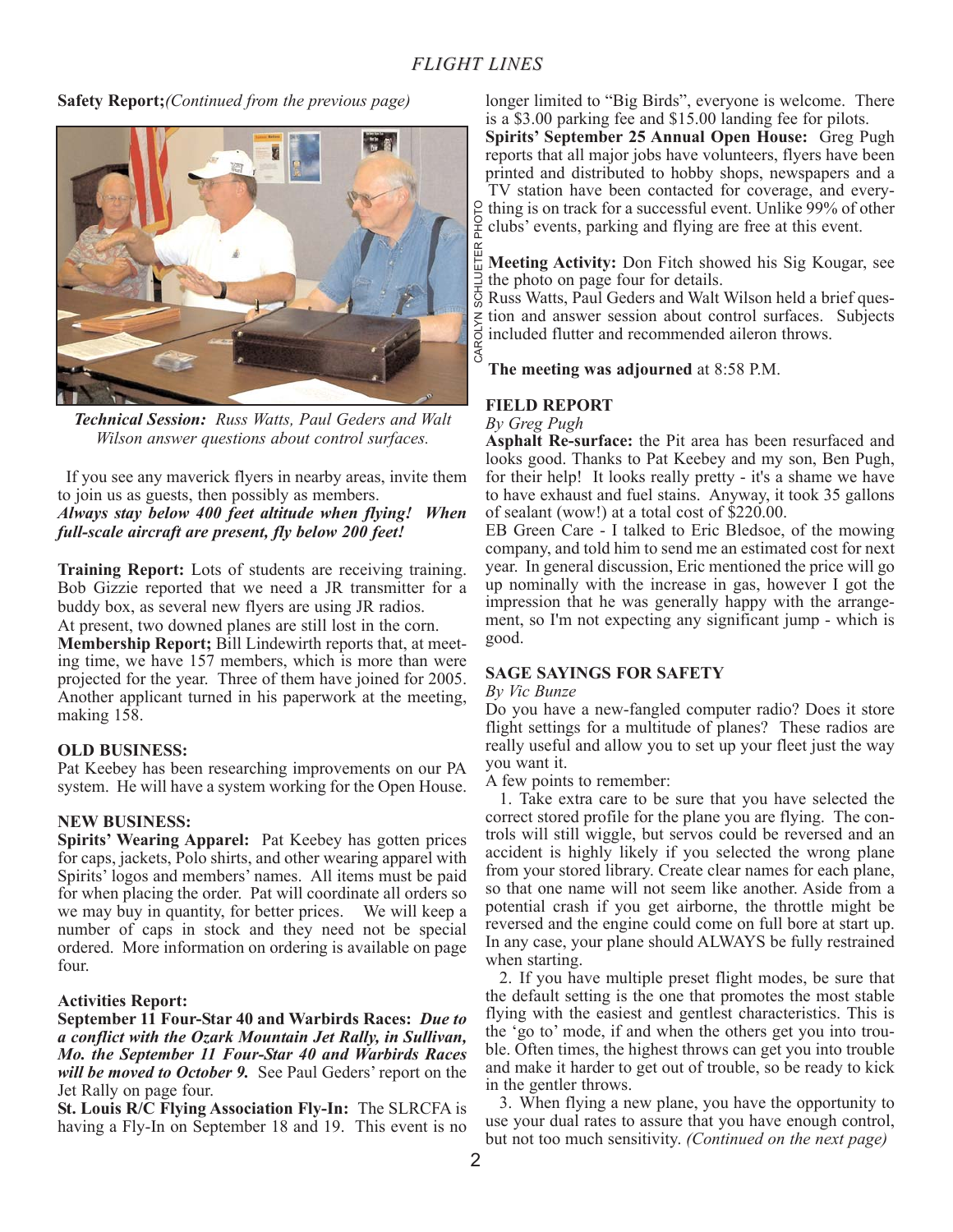**SAGE SAYINGS FOR SAFETY** *(Continued from the pre-*

*vious page)* By extending the range of motion using dual rates, you will be much more assured of having solid control. You can also use flight modes for this purpose.

4. If you have plug-in frequency modules for your transmitter, be sure that you use the correct frequency on the frequency board.

Otherwise, the upgrade to a computer radio is a real treat and can add considerable pleasure to your flying, while at the same time, lightening your wallet.

*Happy flying.*

# **Training Report**

*By Bob Gizzie*

The weather has been great this first part of August and the  $\frac{8}{6}$ club instructors have been doing a great job with new stu-  $\frac{1}{b}$ dents. They have also been helping current members brush up on their techniques with new planes. We continue to have a lot of inquiries and interest from people visiting our field and in the local hobby shops. We need to continue to have all our members help answer questions when these folks show up. If you need applications and/or info about the club to hand out there is a good supply in the pavilion. Please continue to be ambassadors and promote our recreation hobby. Remember to remind the young folks that they can be AMA members for just one dollar.

We have repaired two buddy boxes that had jammed sticks and gimble housing arms. We feel this was caused by them falling over on the sticks or being laid down on the sticks. The missing buddy cord has shown up and is available for use again. We need another JR buddy box that will work with the JR computer radios as we only have one and it seems like more and more folks are showing up with JR radios. If anyone knows where we might procure one please let me know.

I have realized from watching and working with some of the pilots that they are not using all of the controls available to them. Many just use the ailerons and elevators in turns and trying to line up with the runway to land. Let's work on using the rudder a little more with the rest of the controls for these maneuvers. Using all of the controls together is fun. The corn has been causing us some problems at this time – we have two aircraft AWOL out there.

Once again, keep your eyes on the plane that you are flying and we'll see you at the field.

## **PLANE FINDER AGAIN**

*By Don Fitch*

Here's more on using the Plane Finder. If your plane goes down in the corn:

DO NOT MOVE!

DO NOT TURN AROUND!

Do not cuss.

Do not cry.

Do not take your eye off of the point of entry.

Find a landmark that lies on a line from your position to the spot where the plane was seen entering the corn. Point the plane finder at this landmark and secure it with the wing nut. Use a pole, preferably with a rag or flag tied to the top.



*Don Fitch holds his recently completed Sig Kougar. Don finished it with Monokote in pre-World War 2 Army Air Corps trainer colors. It's powered by a Rossi K-500 .40 and should be a real mover.*

Get someone to keep you on line using the plane finder. The judgment of how far the plane is into the corn is seldom correct. Start looking for the plane as soon as you enter the corn. *(Continued on the next page)*

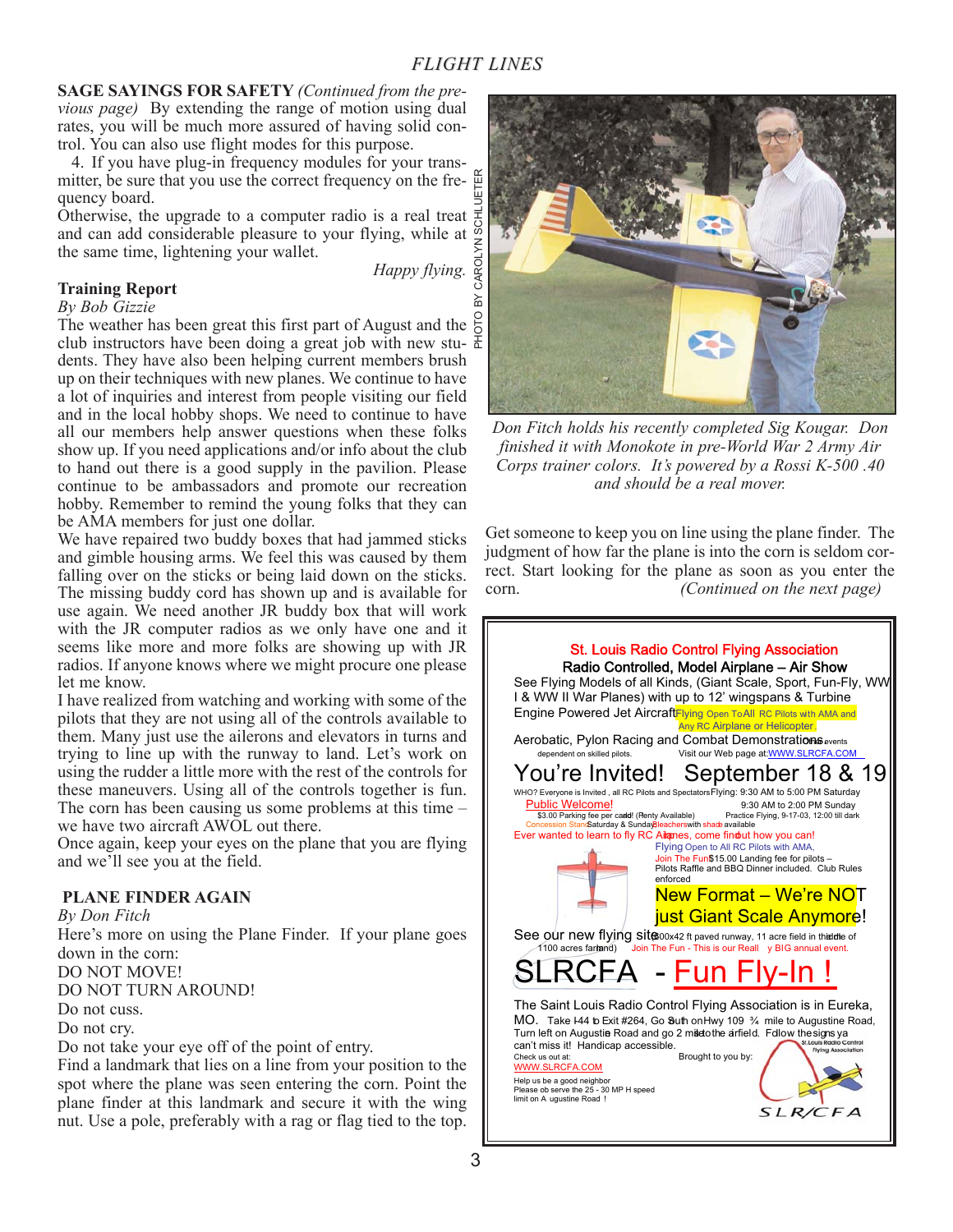**PLANE FINDER AGAIN***(Continued from the previous page)* The airplane may be on the ground or it may be suspended above the ground by the corn stalks. Look both ways up and down every cornrow.

Stay on the line and listen to the directions from the person at the plane finder. Proceed slowly and carefully.

Those that follow this procedure have found their planes with little trouble. If the correct line is not selected, finding the plane will be most difficult. Remember;

Do not move.

Do not turn around.

Pick a good line.

Go look, your plane's waiting.

#### **Ozark Mountain Jets**

#### *By Paul Geders*

The River City Flyers, who are sponsoring the Ozark Mountain Jets, are also holding the USA World JetMasters Qualifier Event onThursday, September 9, starting at 12:00 noon and going until dark. Qualifiers will compete in  $\frac{10}{2}$ Hungary in 2005. Qualifying may also carry over into  $\frac{\overline{N}}{n}$ Friday, September 10. BOB GIZZIE PHOTOS

See the best U.S. Scale Jet Pilots compete for the opportunity to represent the United States at the World Jet Masters in Jakabszállás, Hungary, in 2005! There should be some really big names in the jet world, right here in our back yard (Sullivan, MO.)! Here's a link to a map on how to get there;

## **http://ozarkmountainjets.com/map.htm**

If you've never seen this type of event, now's your chance. They are awesome, and it will be worth it!

They are also looking for a few extra bodies to help with the USA team qualifying event and with OMJ that is on September 10, 11, and 12. Contact Mark Dawson at; **mdawson@ozarkmountainjets.com,** or Steve Collins at; **scollins@ozarkmountjets.com,** to sign up if you can help. They would definitely appreciate your help, and you can see all the jets for free! For more information see;

# **http://ozarkmountainjets.com/**

## **Spirits' Club Apparel;**

#### *By Pat Keebey*

Sports Energizer located at 9627 St. Charles Rock Road has our club logo on file and would be glad to fill orders for our members. Pat Keebey has volunteered to do this for the club and all orders are to be placed through him.

Send the completed ORDER FORM on page five, and a cashiers check, money order, or personal check for the total amount to:

Pat Keebey

#4 Country Creek Dr.

St. Peters, MO 63376

Pat's phone number is 636-928-3918.

· The club will keep about a dozen caps available at a

time and renew the order when necessary.

Jackets, golf shirts, sweatshirts and hats must be paid for by the member when placing an order.

Pat will collect orders and place them when he has a sufficient number of orders.

The merchandise will be brought to the meetings for pick up by the members.

No deliveries will be made to the field.



*Michael Waller soloed on August 14, 2004. Instructor Gene Jones, Michael and Chief Instructor Bob Gizzie help him show off his 'diploma'.*



*Marty Hejnar also soloed on August 14, 2004. Instructor Ralph Amelung stands by while he shows off his 'diploma'.*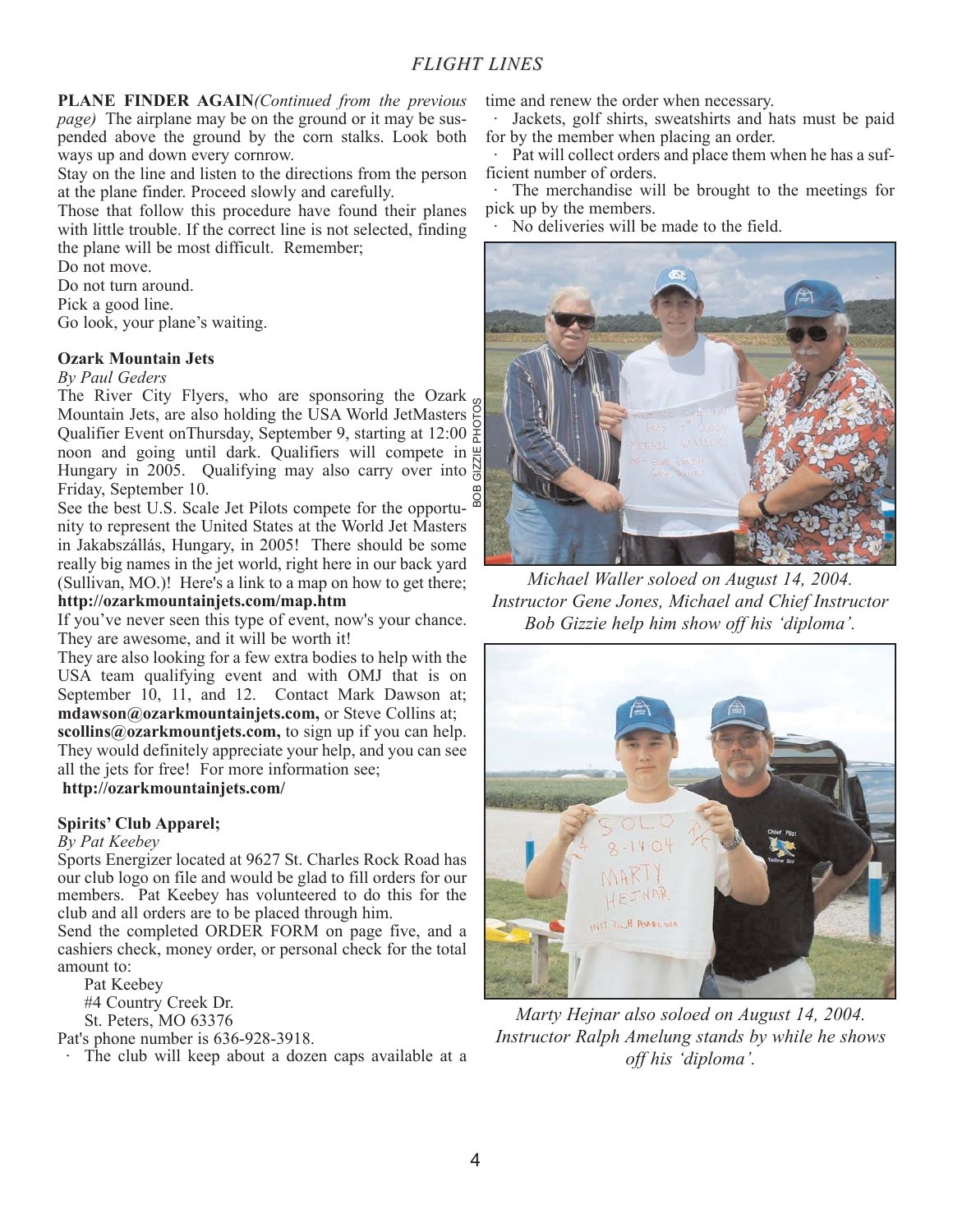|                                                                                               |                                                                   | <b>FLIGHT LINES</b>                                                                                                                                                                                                                  |                                                                                         |
|-----------------------------------------------------------------------------------------------|-------------------------------------------------------------------|--------------------------------------------------------------------------------------------------------------------------------------------------------------------------------------------------------------------------------------|-----------------------------------------------------------------------------------------|
|                                                                                               |                                                                   | <i>Spirits</i> ORDER FORM                                                                                                                                                                                                            |                                                                                         |
| Jackets:                                                                                      |                                                                   | Put the name you want on the jacket here <b>with the set of the set of the set of the set of the set of the set of the set of the set of the set of the set of the set of the set of the set of the set of the set of the set of</b> |                                                                                         |
| <b>Blue lined:</b><br><b>Small</b><br><b>Medium</b><br>Large<br><b>Extra Large</b>            | Quantity<br>$\overline{\phantom{a}}$<br>___________               | Price: \$19.00 each + \$1.30 tax = \$20.30 Total<br>Logo on front only ____<br>Logo on back only ____<br>Logo on front & back                                                                                                        |                                                                                         |
| <b>Blue Unlined: Quantity</b><br><b>Small</b><br><b>Medium</b><br>Large<br><b>Extra Large</b> | $\overline{\phantom{a}}$                                          | Price: \$17.00 each + \$1.17 tax = 18.17 Total<br>Logo on front only ____<br>Logo on back only<br>Logo on front & back ____                                                                                                          |                                                                                         |
| <b>Golf Style Shirt:</b>                                                                      |                                                                   |                                                                                                                                                                                                                                      |                                                                                         |
| White with blue logo and lettering:                                                           |                                                                   |                                                                                                                                                                                                                                      |                                                                                         |
| Small<br><b>Medium</b><br>Large                                                               | Quantity<br><u> Alban Alban III</u>                               | Price: \$18.00 each + \$1.23 tax = \$19.23 Total<br>Logo on front only ____<br>Logo on back only ___<br>Logo on front & back ____                                                                                                    | $\overline{\phantom{a}}$                                                                |
| <b>Extra Large</b><br>2X Large<br>3X Large                                                    | $\overline{\phantom{a}}$                                          | \$20.00 per shirt $+$ \$1.38 tax = \$21.38<br>\$21.00 per shirt + \$1.44 tax = \$22.44                                                                                                                                               |                                                                                         |
| Blue with white logo and lettering:<br>Small<br>Medium<br>Large                               | Quantity<br>$\overline{\phantom{a}}$<br><u> 1990 - Jan Jan Ja</u> | Price: $$18.00$ each + $$1.23$ tax = $$19.23$ Total<br>Logo on front only<br>Logo on back only ____<br>Logo on front & back                                                                                                          | $\mathcal{L}^{\text{max}}_{\text{max}}$ , where $\mathcal{L}^{\text{max}}_{\text{max}}$ |
| <b>Extra Large</b><br>2X Large<br><b>3X Large</b>                                             | $\overline{\phantom{a}}$<br>_______                               | \$20.00 per shirt $+$ \$1.37 tax = \$21.37<br>\$21.00 per shirt + \$1.44 tax = \$22.44                                                                                                                                               |                                                                                         |
| <b>Sweatshirts:</b><br><b>Small</b><br><b>Medium</b><br>Large<br><b>Extra Large</b>           | Quantity                                                          | Price: $$12.00$ each + $$.82$ tax = $$12.82$ Total<br>Logo on front only ____<br>Logo on back only ____<br>Logo on front & back ____                                                                                                 |                                                                                         |
| Hats:<br><b>Blue/white summer caps</b><br>Solid blue winter caps                              |                                                                   | Quantity<br>$$5.00$ each + $$.34$ tax = $$5.34$<br>$$5.00$ each + \$.34 tax = \$5.34                                                                                                                                                 | Total<br>$\overline{\phantom{a}}$                                                       |
|                                                                                               |                                                                   | <b>Grand Total</b>                                                                                                                                                                                                                   |                                                                                         |
| Name <sup>.</sup>                                                                             |                                                                   |                                                                                                                                                                                                                                      | Send this filled out Shirith ORDER FOI                                                  |

**Name: \_\_\_\_\_\_\_\_\_\_\_\_\_\_\_\_\_\_\_\_\_\_\_\_\_\_\_\_\_\_\_\_\_\_\_\_\_\_\_\_\_\_\_\_\_\_ Address: \_\_\_\_\_\_\_\_\_\_\_\_\_\_\_\_\_\_\_\_\_\_\_\_\_\_\_\_\_\_\_\_\_\_\_\_\_\_\_\_\_\_\_\_ City: \_\_\_\_\_\_\_\_\_\_\_\_\_\_\_\_\_\_\_\_\_\_\_\_\_\_\_\_\_\_\_\_\_\_\_ State: \_\_\_\_\_\_\_ Phone Number: (\_\_\_\_\_\_) - \_\_\_\_\_\_\_ - \_\_\_\_\_\_\_\_\_\_\_\_\_\_** *Spirits* **ORDER FORM along with a cashiers check, money order, or personal check for the Grand Total amount made out to Sports Energizers and send to: Pat Keebey #4 Country Creek Dr. St. Peters, MO 63376**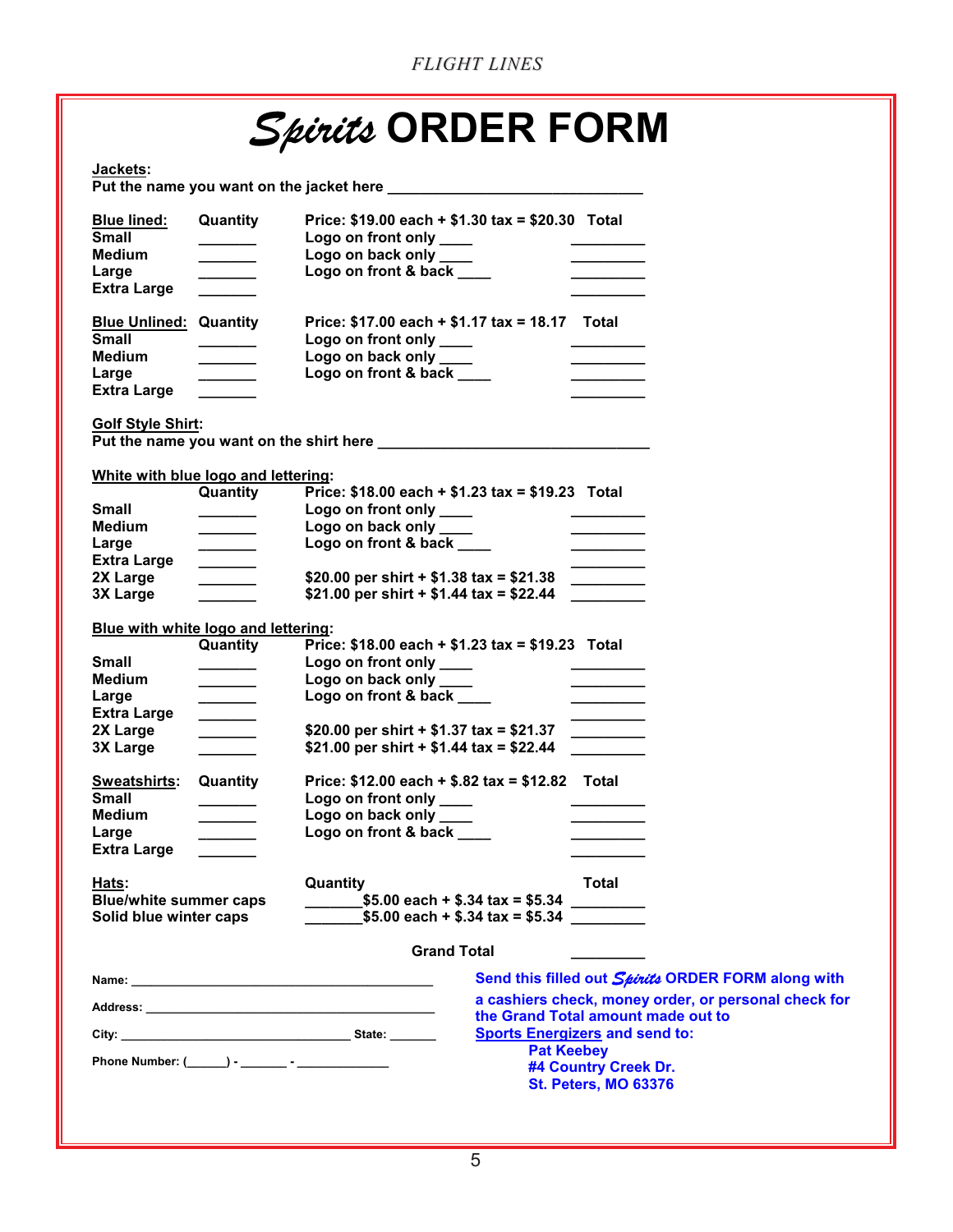# **An August Day at the Field...**



*Bob Fiely describes the flight characteristics of his T-34 ARF.*



*Bill Hancock, Russ Watts, George Cooper, Don Fitch and Frank Hunleth Enjoy the great weather. Some of them even flew a little on this pleasant August morning.*



*Ken Brock prepares to start his P-51.*

## **The Last Word**

#### *By Walt Wilson*

I can testify that Don Fitch's Plane Finder and search technique works! Recently, Bob Gizzie was giving my ten-yearold grandson, Alex Blodgett, flying instruction with my LT-40. On their fifth flight, they experienced a flameout and Bob made an unscheduled landing in the corn. Bob cooly noted the direction and landmarks where it went down, I had lost a plane in a corn field, about three flying fields ago (1977?), and dreaded the search I knew was coming. Bob got out the radios and a pole, Don manned the Finder, and the three of us, Bob, Alex and I, went into the corn. It was a pleasantly cool day, so the corn was less offensive than usual. While being careful to do no damage to the corn, we spread out, but kept in sight of each other. After what seemed like an endless trek into the corn, lo and behold, the LT-40 appeared about six feet to my left! It was undamaged, except for four small holes in the Monokote! We disassembled it and carried it out. Thanks to Bob and Don for their invaluable assistance in retrieving the plane. Thanks, too, to Don for building and installing the Plane Finder at the field. At this point, I'm told that this is the sixth plane, that we know about, that's been retrieved using this finder! I understand there are presently two planes, still lost in the corn, by people who didn't follow the recommended proceedure and use the plane Finder. Good luck to their owners, as the weather and field mice will take their toll on the planes over time. Hopefully, the farmer will find them this fall, before he runs over them with his equipment!

The three most common expressions, or famous last words in R/C aviation are:

*"Why is it doing that?", "I don't have it!" and "Oh Shit!"*

*Gotta go build*

## **FOR SALE:**

**1.** Sig Somethin' Extra AR, (purple and white trim scheme , never flown): \$200. OS .46 FX engine, brand new, needs breaking in: \$109.

Futaba 6 DA Radio, never used, on channel 34: \$160.

**2.** ME-109 ARF Warbird from ModelTech (never been flown): \$100. OS .25 LA engine \$60 (only 3 tanks of fuel ran through engine). Airtronics Vanguard radio on channel 35: \$60.

**3.** Carl Goldberg Eaglet Trainer (ready to fly): \$75. OS .25 LA engine, fully broken in and runs great: \$60. Airtronics Vanguard radio (flight pack) onchannel 35: \$100 .

\*Will sell all planes as a package for \$950 and I will include a brand new gallon of cool power 15% nitro fuel.

\*\*Note: The Airtronics transmitter controls both the ME 109 and trainer as they are on the same frequency. Radios and engines are installed in all planes and all planes are ready to fly.

The reason that I am selling these planes is that I just do not have the time to fly with two boys at home and I need to devote time to their sports activities. *If interested, please call Jeff Kubik, cell: 636-485-2865, office: 314-288-2074 home: 636-397-0563*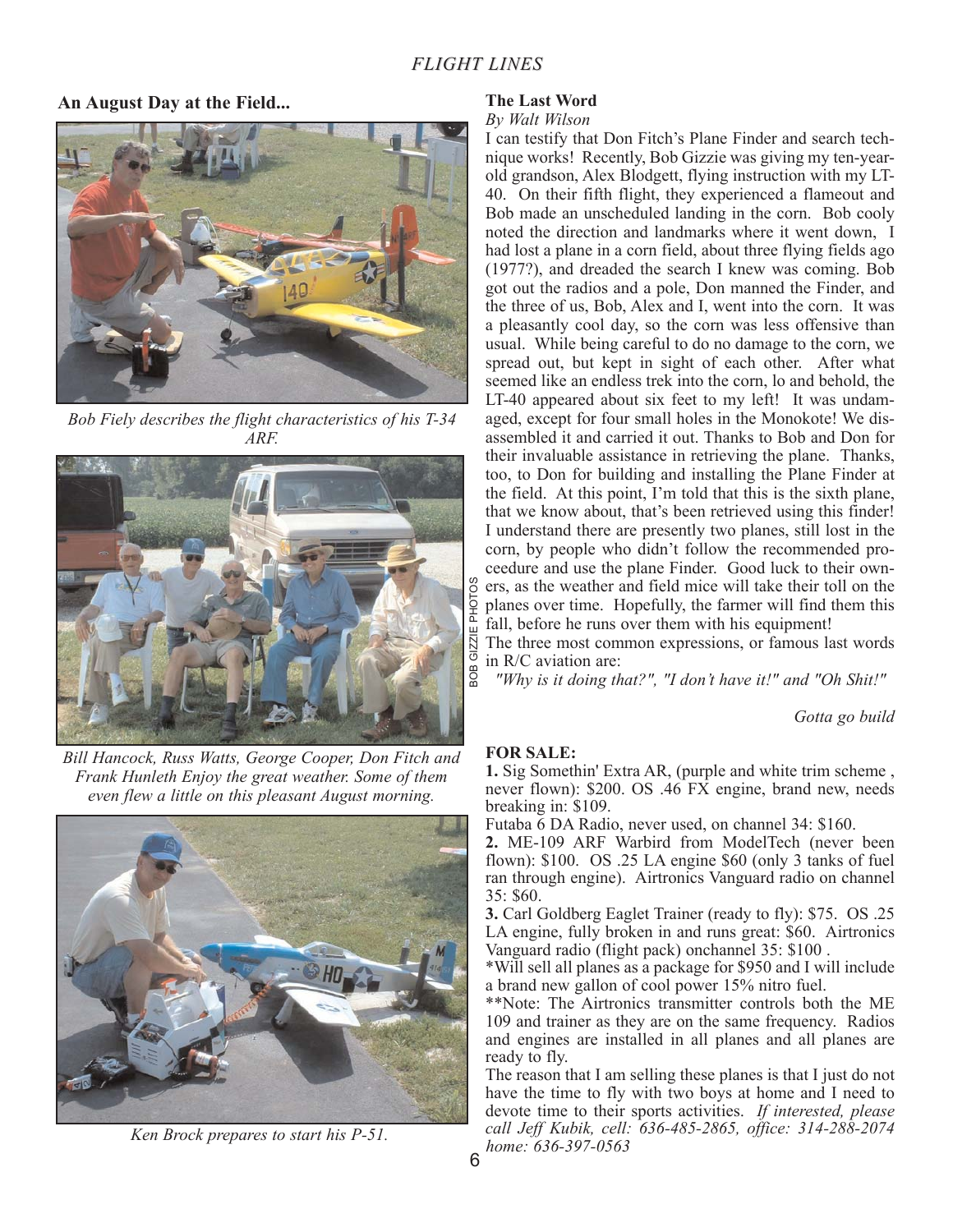*FLIGHT LINES*